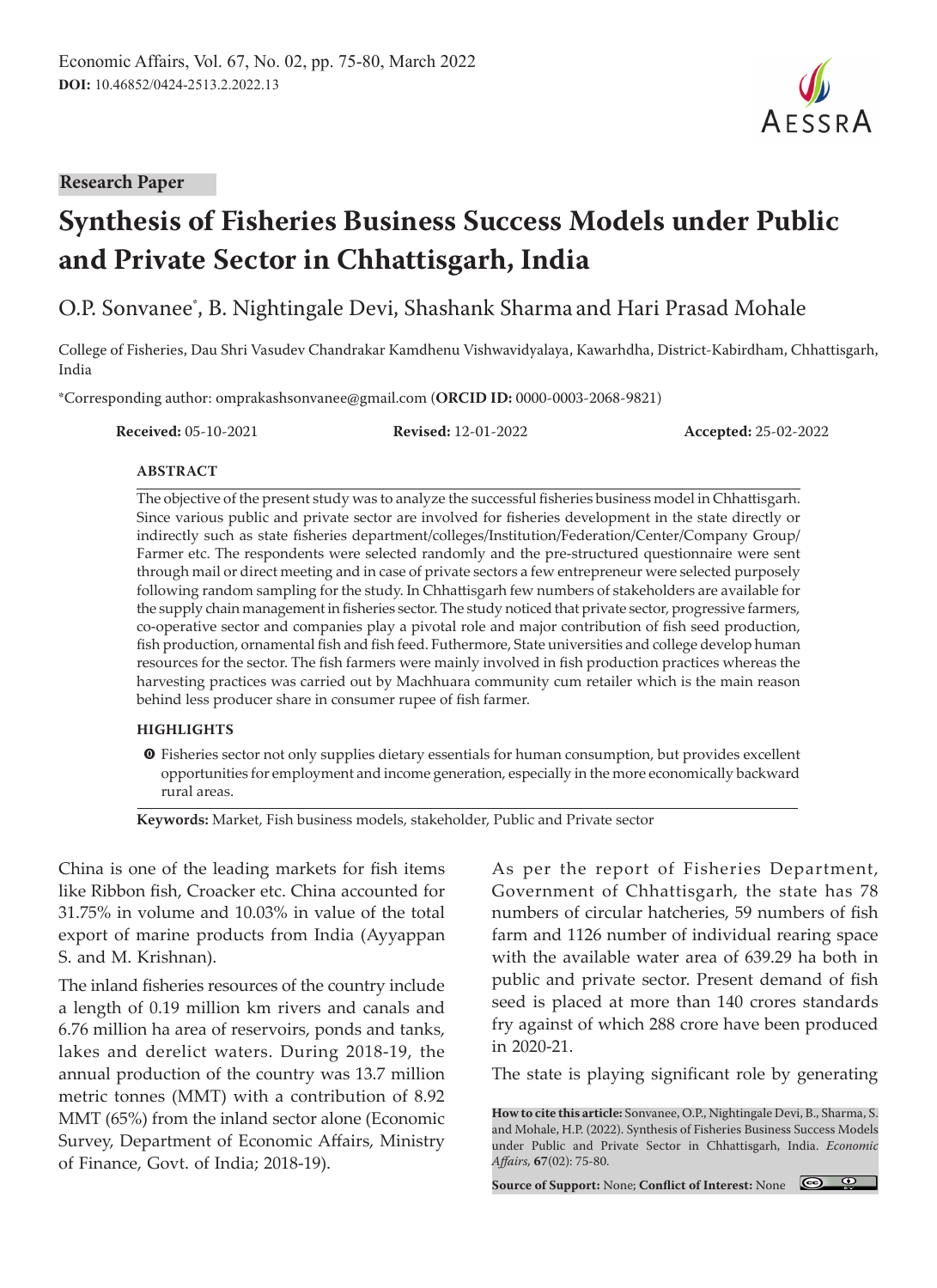self-employment through fisheries related business in rural areas for about 2.20 lakh persons and providing  $\bar{\tau}$  264.00 lakh man-days of employment in 2019-20. At present 1595 number of fisheries cooperative societies with 51712 members registered in Chhattisgarh (Annual Report-2019-20, Department of Fisheries, Govt. of Chhattisgarh).

Fisheries management involved all the activities, agencies and policy starting from procurement of farm inputs by the farmers and the movement of fish and fish value added products from farm/ landing center to the ultimate consumers. Development of fisheries sector equally important both input and output supply management (Kohls, R.L. and Uhl, J.N.).

The efficient movement of produce mainly depends on the management of supply chain involving transportation, processing and handling of produce. Supply chain management, therefore, needs to be given top priority as under-developed supply chains are unlikely to help industry (Murali, D. *et al.*).

Both the public such as Fisheries Department, Chhattisgarh State Cooperative Fish Federation, Self Help Group and private sector like Progressive Farmers, Fish Feed Company, Aqua-clinics & Aquapreneurship Center, Aquarium & Accessories Center and individual Farmers, NGOs etc can play a major role for fisheries supply chain management in the state.

The Chhattisgarh State Cooperative Fish Federation, Raipur came in to existence on 1st November 2000 on the eve of the bifurcation of Madhya Pradesh State. It is apex body of primary fisheries cooperative society presently with 434 members, which play a major role for the upliftment of various fisheries societies.

The C.G. Fish Federation has 09 numbers of fish hatcheries with a total water area of 39.69 Ha. These centers are producing 9843 lakh Spawn and 622 lakh fry annually *(Source: Department of Fisheries, Chhattisgarh)*.

The Main aim of C.G. Fish federation is to generate maximum employment to fishermen through raising fish production in different water bodies such as lake, reservoirs, canal etc. Under state fisheries policy 2014-15 Amendment more than 1000 ha capacity reservoirs were provided to Cooperative Fish Federation for culture and management at royalty charges. In these fish farm and reservoirs pangasius fish farming, prawn culture, and major carp farming were done. The federation are undertaking fish culture in 13 reservoirs with total water area of 39035.75 ha and producing 2593 MT fish annually with employment generation about 1.50 lakh fishermen days.

Nevertheless, fisheries sector is one of the most promising allied sectors in agriculture for enhancing income, employment, nutritional security and revenue of the state. Keeping the view of its importance for the development of fisheries sector in the state, a study on synthesis of fisheries business success Models under public and private sector in Chhattisgarh has been attempted in this study.

# **METHODOLOGY**

**Data collection-** The various numbers of public and private sector working for development of fisheries sector in Chhattisgarh like governmental Organization/Institution/Federation/Center/ Company/ Group/ Farmer were categorized and selected randomly & in case of private sectors a few (12) entrepreneur were selected purposely following random sampling procedure for the study. The study was based on both primary as well as secondary data. The primary data were collected of governmental organization and private farm from the survey of sample through personal interview and e-mail with the help of pre-tested and structured schedules. The secondary data were collected from various reports, journal and annual reports of the government department and through internet source.

# **RESULTS AND DISCUSSION**

## **Public Sector:**

**Chhattisgarh State Cooperative Fish Federation:-** Healthy and diseases free seed is very important for success of farm. The state co-operative organization regularly supplies of healthy fish seed at reasonable price to farmers. Culture practices is help full for earn profit and decreases cost of production. The Chhattisgarh State Cooperative Fish Federation was provided properly training to farmers. The successful shop and center operated from 2014-15 for ensure that the consumer's get the fresh fish, retail outlets are being.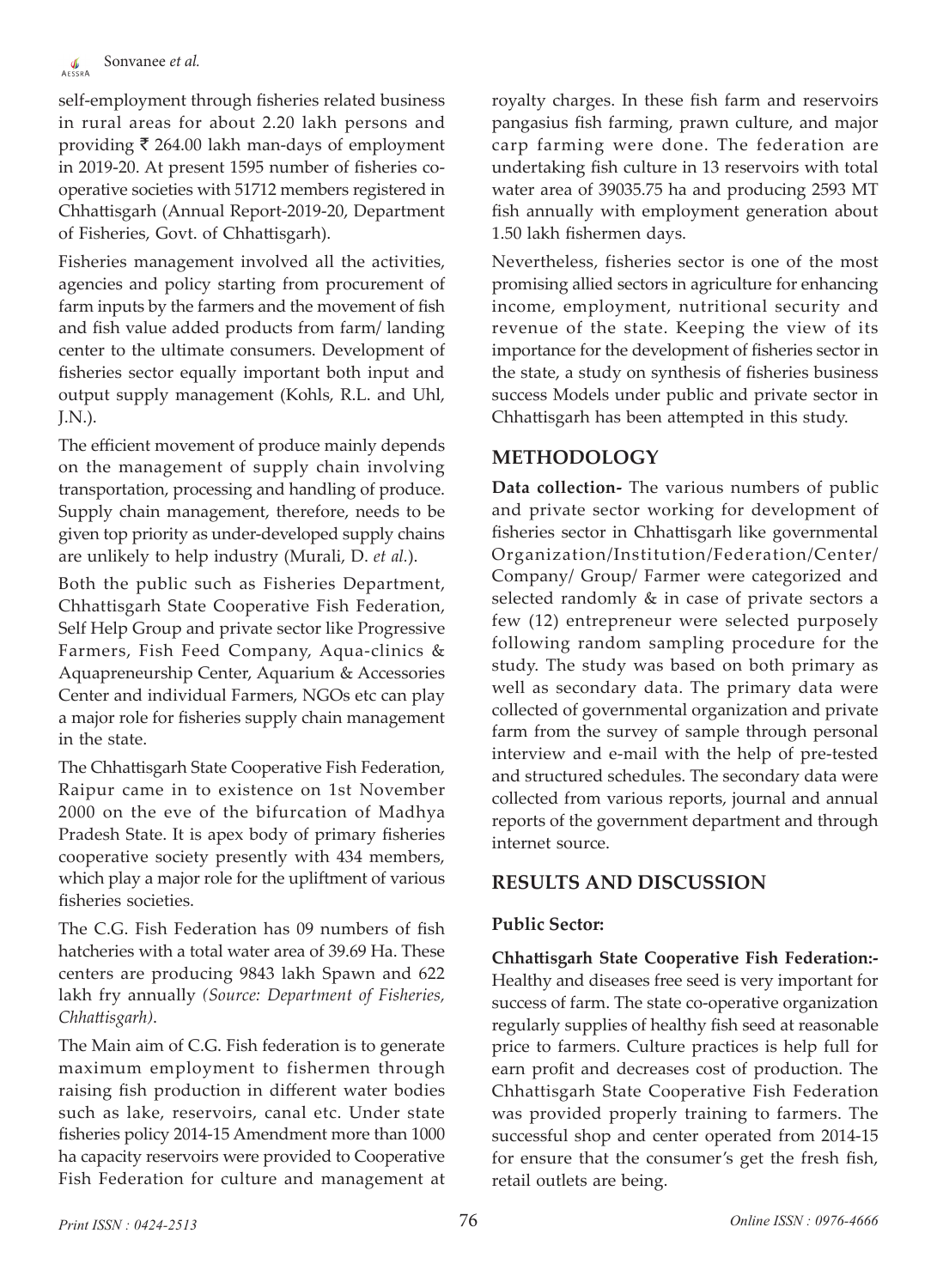# **RESULTS AND DISCUSSION**

Chhattisagrh state has Rice based culture system and food grain production is more popular as compare to fish production. Initially, cost and risk were high in case of fish production. Large number of marginal and small farmers in the state and have lack of asset for aquaculture and should be need to finance and support. Public sector like cooperative fish federation and departmental farm is success. Few numbers of progressive farmers were successful in state. Public sector intervention private farms were very success.



Fig. 1: Fisheries Business model in Chhattisgarh

| Table 1: Fish Seed Farm under Chhattisgarh State |
|--------------------------------------------------|
| Cooperative Fish Federation (2020-21)            |

| <b>S1.</b><br>No. | <b>Fish Seed Farm</b>         | Area (ha.) |
|-------------------|-------------------------------|------------|
| 1                 | Demar (District-Dhamtari)     | 26.50      |
| $\mathcal{P}$     | Sellod (District-Durg)        | 10.50      |
| 3                 | Khutelabhata (District-Durg)  | 14.00      |
| 4                 | Khutaghat (District-Bilaspur) | 2.12       |
| 5                 | Atmanagar (District- Korba)   | 1.50       |
| 6                 | Dudhawa (District-Kanker)     | 2.00       |
|                   | Total                         | 56.62      |
|                   |                               |            |

*Source: Department of Fisheries, Chhattisgarh.*

**Table 2:** Reservoirs under Chhattisgarh State Cooperative Fish Federation (2020-21)

| S1.<br>No.     | <b>Reservoirs</b>                   | Area<br>(ha.) |
|----------------|-------------------------------------|---------------|
| 1              | Dudhawa (District-Kanker)           | 2511.00       |
| $\overline{2}$ | Madamsilli (District-Dhamtari)      | 1367.00       |
| 3              | Sikaser (District-Gariyaband)       | 1174.00       |
| 4              | Manoharsagar (District-Rajnandgaon) | 2518.00       |
| 5              | Kodar (District-Mahasamund)         | 2050.00       |
| 6              | Kharkhara (District-Balod)          | 1875.00       |
| 7              | Tandula (District-Balod)            | 2275.00       |
| 8              | Gondali (District-Balod)            | 1118.00       |
| 9              | Darri (District-Korba)              | 1333.75       |
| 10             | Khudiya (District-Mungeli)          | 1667.00       |
| 11             | Khutaghat (District-Bilaspur)       | 2712.00       |
| 12             | Hasdeo-Bango (District-Korba)       | 11500.00      |
| 13             | Gangrel (District-Dhamtari)         | 6935.00       |
|                | Total                               | 39035.75      |

*Source: Department of Fisheries, Chhattisgarh.*

**Department of fisheries, Chhattisgarh:** Department of fisheries plays a significant role in the development of fisheries in the state. The main objectives of fisheries Department were Strengthening infrastructure in harvest, post-harvest, value addition and marketing, Increasing the per capita availability and consumption of fish to about 20 kg / capita /annum, securing and increasing employment opportunities in the sector & most important. To double the income of the fishers and fish farmers with special focus on increasing productivity and better marketing post-harvest infrastructure including e-commerce and other technologies and global best innovations. Department have many resources of fish production like seed production farms, cage culture, input supply, given subsidies for the improvement of fish farm, providing technical and other support to fish farmers. The department also organized training programs for farmers within state and outside the state, study tours and exposure visits for the Chhattisgarh fish farmers. Nevertheless the department established demonstration units for farmers' awareness and capacity building among fish farmers. Training was imparted to farmers and out of the state study tours should be conducted to teach them new techniques of fish farming (Singh, R. *et al.*)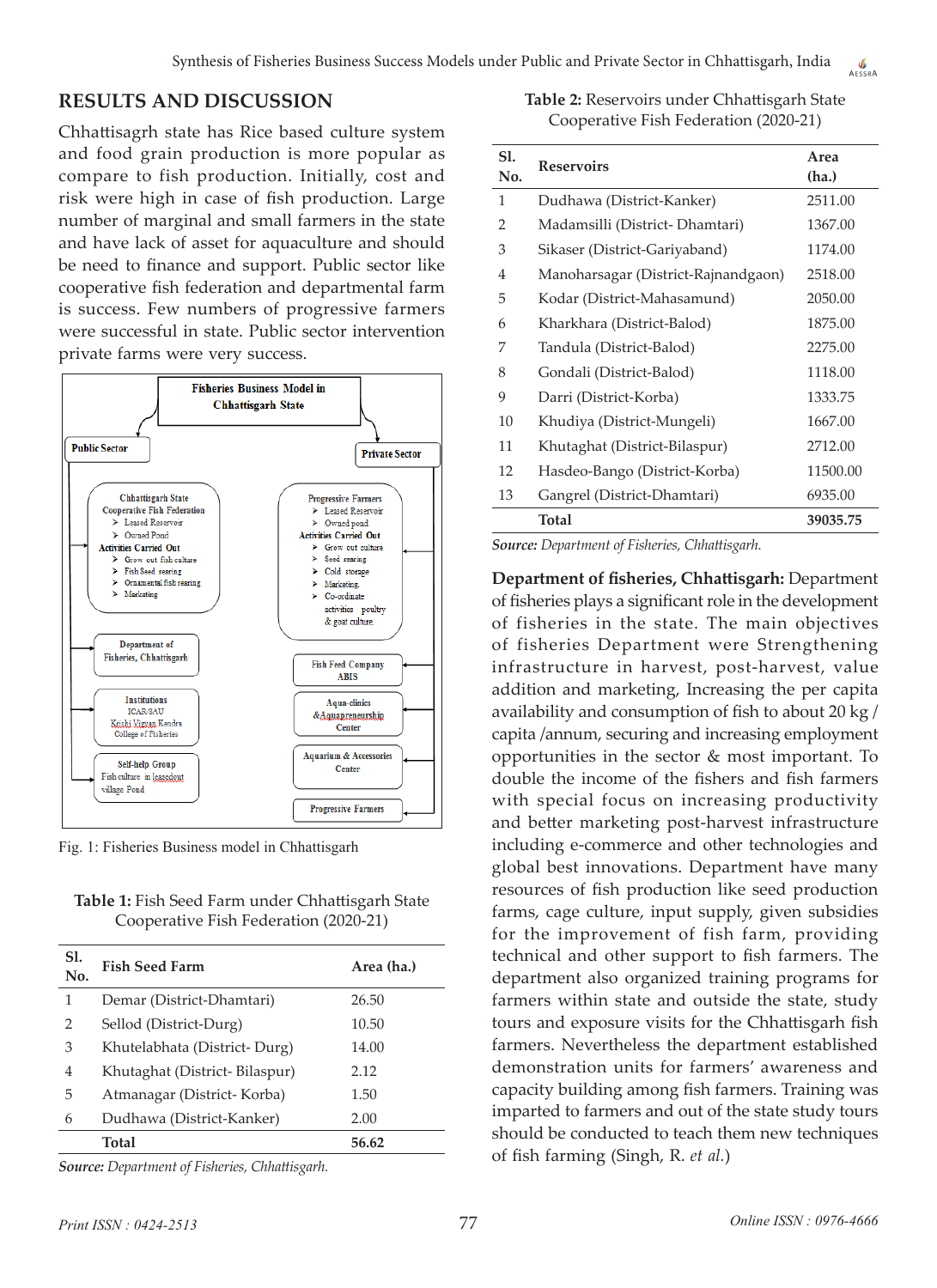**Self-help Group:** Many SHG has taken the village pond on lease which is under the purview of *Gram Panchayat*. Such practices of fish farming support the livelihood of the Self-help Group members. Some of the constraints faced by the members were low productivity of village pond due to extensive system of fish culture and no scientific techniques were practiced. Moreover they have to sell their produce to village peoples at price as fixed by the gram *panchayat* which is comparatively lesser than market price. Also the excess productions were sold to the Machhuara community cum retailer at 50-50 percentage profit basis.

**KVK's & College:** In Chhattisgarh 27 no. of Krishi Vigyan Kendra are there and one Fisheries College & one Fisheries Polytechnic college established. College of fisheries, Kawardha is a constitute college of Dau Shri Vashudeo Kamdhenu Vishwavidyala (DSVKV), Durg and it is the 19<sup>th</sup> Fisheries College in the country. The vision of the College are to develop human resources in fisheries for the improvement and management of aquatic resources, conduct research and development studies on different areas of fisheries *viz.* aquaculture, capture fisheries, aquatic management and fish processing technology. Such institute also play important role in transfer of technologies through training, extension and outreach programs for government and non-government organization on fisheries management, policies and development. The scope of diversification of enterprises within the gamut of aquaculture operations is available in the literature generated by fisheries research institutes and fisheries colleges located in the country (Ayyappan S. and M. Krishnan).

## **Private Sector**

**Progressive farmer:** Mohammad Imran Khan Farm (MIKF), a progressive fish farm of the state was purposively random selected for the study. It is located at Sihawa, Block- Nagari which is about 71 km away from Dhamtari district. The owner of this farm is Mr. Mohammad Imran Khan. The farm has total area of 10 ha. in which 8 ponds are constructed, 2 pond were rearing pond and 6 pond were grow out pond.

# **Activities Carried Out at Mohammad Imran Khan Fish Cultivation**

- **Seed-rearing:** Rearing of seeds have been practiced in this farm. Here mainly three types of species are reared (Catla, Rohu and pangassius) mainly for stocking in dam.
- **Grow outculture:** Culture of two species viz:- Tilapa and Pangassius upto marketable size.
- **Cold storage:** A cold storage room is a great place to stored fresh fish so that they can be keep for longer duration. Cold storage was maintained at temperature -15°C. Total capacity of the room is 96000 kg fish.
- **Fish packing in thermocol box –** Packaging of fish plays an important role in protecting the product from contamination and prevent it from spoilage using Thermocol. Here thermocol was brought from the Andhra Pradesh as it is very costly in the state.
- **Import export of fishes:** Fishes brought from Dudhawa dam, Mordemsilli dam and Bango dam were transport to Raipur, Korba, Kolkata and local market.
- **Poultry culture:** A popular variety of Kadaknath were Culture and sell at Raipur and Local Market @  $\bar{\tau}$  550/kg.
- **Goat culture:** Goat farming was also practiced in the farm which were sold at Raipur  $\mathcal{O} \bar{\mathcal{J}}$  450/ kg.
- **Ice crushing:** The ice crushing machine was used to crush the block ice into flake ice or snow ice that were used for fish storage.

**Staff Information**: Many peoples are working under Mohammad Imran Khan Fish Cultivation for various works in which staffs are involved in data collection and record keeping, Workers are involved in different management practices and Fishermen are mainly involved in fishing activities.

- Total 761 no. of people including worker, staff, fishermen are working under Mohammad Imran Khan Fish Cultivation.
- 285 no. of seller are attached with Mohammad Imran Khan Fish Cultivation.

## **Dam Culture**

Dudhawa, Madam Silliand Hasdeo Bango Dam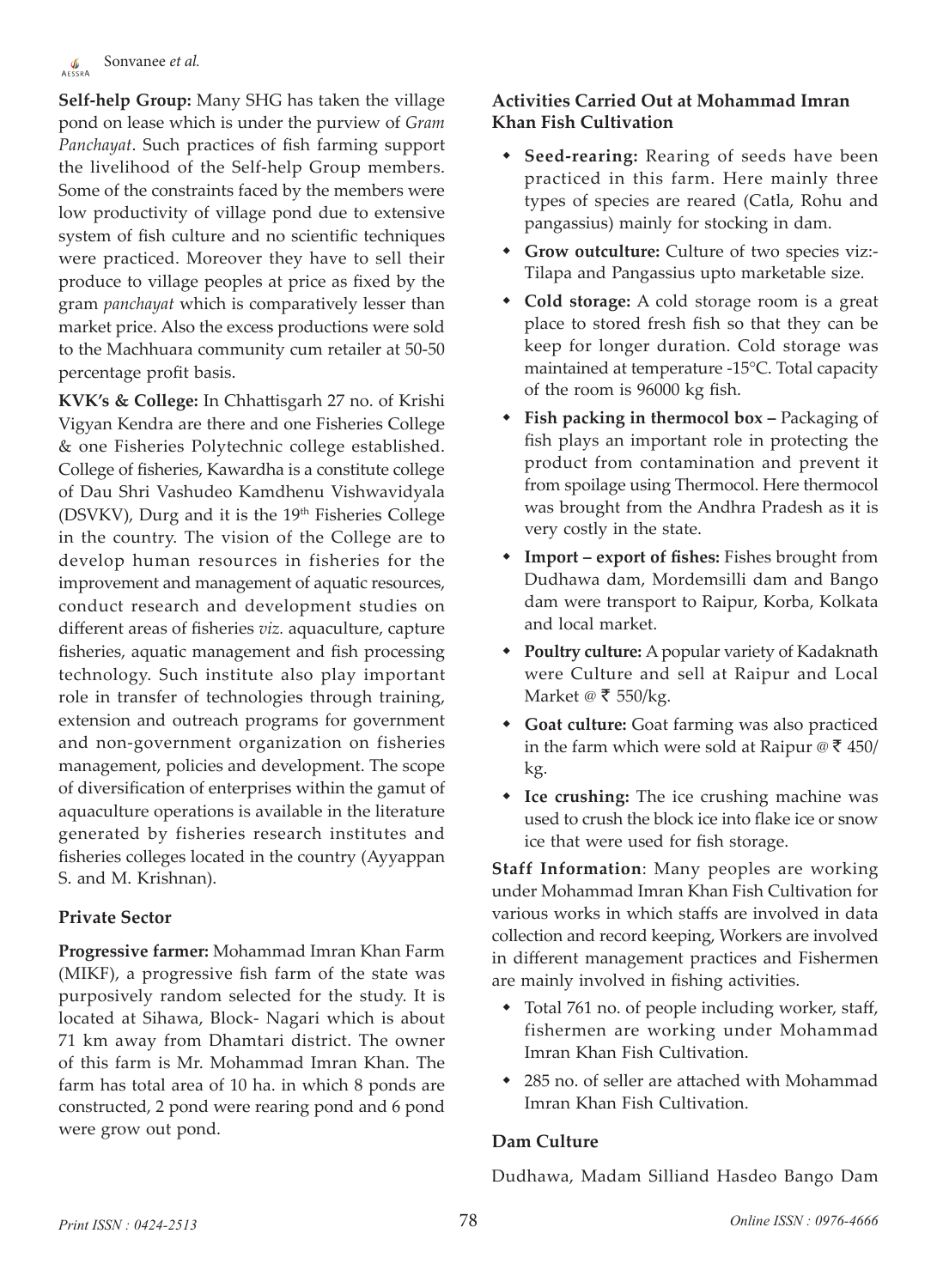was on leased by Mr. Mohmmad Imran Khan. The various fish species are *Catla catla, Labeo rohita, Cirrhinus mrigala, Cyprinu scarpio, Ctenopharyngodon idella, Labeo calbasu, Wallago attu, Sperata singhala, Ompok papda, Macrobrachium rosenbergii, Tilapia mossambica, Mastacemablus armatus* were culture in dam under pen and cage culture system*.* In species wise *Catla* has stocked highest 74 per cent and Grass carp has stocked lowest 1 per cent. In species wise *Rohu* has harvested highest 35 per cent and *Jhinga* has harvested lowest 1 per cent in open dam culture system. Total 240000 no. stocking of fish in 40 no. of cage (Area: 15.82 m²). Reservoirs and reverie was developed for better fish breeding and fish production in Chhattisgarh state (Singh, R. *et al.*).

**Fish Feed Company (ABIS Group):** IB Group is growing conglomerates headquarter at Rajnandgaon, Chhattisgarh. IB group has diversified itself into a well-integrated business unit that produces poultry, dairy, oil, animal feed, fish feed and specialized pet food. IB group manufactures high quality extruded floating fish & shrimp feed production in 2008 by setting up a world-class plant with American and European technology. Produced using the best ingredients— HI-PRO SOYA and De-Oiled Rice Bran. Apart from the leadership position in the Indian market, IB Group also exports the Fish Feed to East Asia and Southwest Africa The total production capacity is 1200 TPD. The extruded floating fish feed contains balanced quantities of protein, fat, vitamins, minerals, and amino acids for maintaining good fish health. Key benefits: best FCR, faster growth, less pond pollution, less pathogenic diseases risk, reduced costs and risks to farmers, and tasty fish for consumers.

**Aqua-clinics Center:** There are many number of aqua-clinics shop in Chhattisgarh, in which they provide various medicine which are used in fish-culture, they also give consultancy services to their customers. Major medicines for fish health management are as follows-EXO-CLEAN- (The Composition of exo-clean is Concentrated Herbal Liquid with Copper), ZEON-(Organic/ Chelated multi mineral compounds added with gas adsorbents Hydrated Sodium Calcium Alumino Silicate (HSCAS) and Bottom clean **(**Special selective beneficial bacteria having bio degradation action and sludge accumulation properties).

**Aquarium & Accessories Shop:** There are numerous aquarium & accessories shop in Chhattisgarh, in which they sell many ornamental fishes, various aquarium, aquarium accessories. It is the one of the new and upcoming business model in fisheries sector in Chhattisgarh. Many entrepreneurs bring the fishes from Kolkata, Chennai & Mumbai and some of them import fishes from the foreign countries like Indonesia, Singapore and Malaysia. In Chhattisgarh Goldfish & Molly were the common fish varieties in aquarium shop. Common goldfish varieties such as Oranda gold, Shubunkin, Black goldfish, Orange cap gold fish were found in various ornamental fish shop. There are many accessories found in Ornamental fish shop like Glass tanks, Aerator, Electric water pump, Sponge filter, Power filter, Gravel, Lights & its fixers,water heater toys, hand net,ornamental fish feed, blower etc. Now diversified aquaculture for women fisher with ornamental fish culture in the Chhattisgarh for income and employment. Available mainly indigenous species are suitable for culture and farming in Chhattisgarh. Listed various ornamental fish species were Barbs (07), Loaches (04), Catfishes (07), Mud Perches(02), Paradise fish (02) and Gourami(02)*etc.*(Saha, D).

**Individual farmers-**The study was identified that the three types of marketing channel used by individual fish farmer in marketing of fishes produce. This marketing channel ware as follows:-

- Channel-I: Fish farmers  $\rightarrow$  Village trader  $\rightarrow$ Retailers → Consumer
- Channel-II: Fish farmers → Retailers → Consumer
- Channel-III: Fish farmers → Consumer

In the study we had seen that channel-II is most prevalent among the individual fish farmers. In case of most of the farmers the production practices was done by farmers but the harvesting practices was done by *Machhuara* community cum retailer which is the main reason behind less producer share in consumer rupee of fish farmer.

# **CONCLUSION**

In Chhattisgarh few numbers of stakeholders are available for the supply chain management in fisheries sector. The study noticed that private sector like progressive farmers and companies play